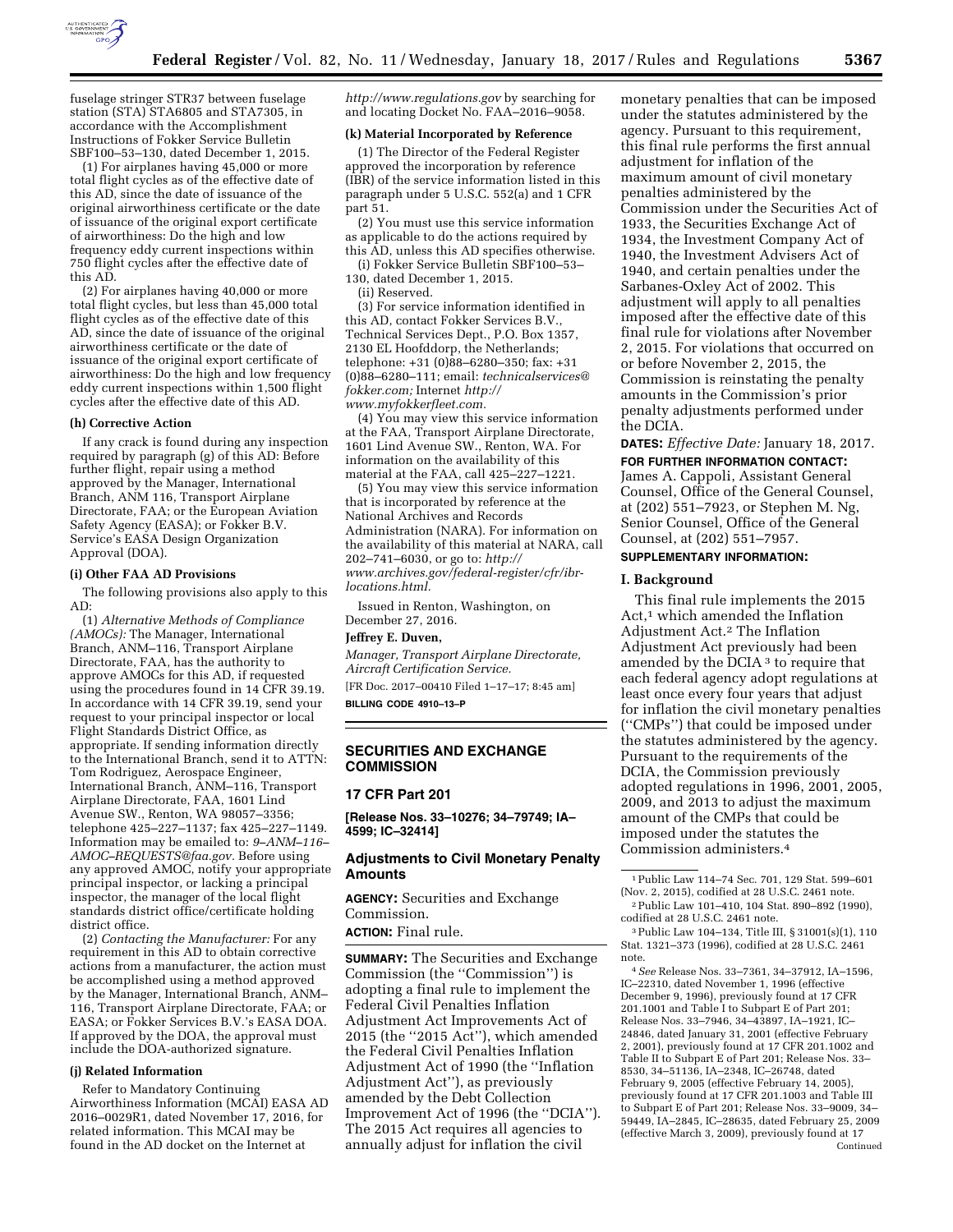The 2015 Act replaces the inflation adjustment mechanism prescribed in the DCIA with a new mechanism for calculating the inflation-adjusted amount of CMPs. Each agency was first required to use this new mechanism to adjust the maximum amount of its CMPs 5 in an initial ''catch-up'' adjustment.6 Pursuant to this requirement, the Commission issued an interim final rule adjusting its CMPs on June 27, 2016 (the ''June 2016 interim final rule'').7 After performing the catchup adjustment, each agency must now perform annual adjustments for inflation, and publish these adjustments in the **Federal Register** by January 15 of each calendar year.8

A CMP is defined in relevant part as any penalty, fine, or other sanction that: (1) Is for a specific amount, or has a maximum amount, as provided by federal law; and (2) is assessed or enforced by an agency in an administrative proceeding or by a federal court pursuant to federal law.9 This definition applies to the monetary penalty provisions contained in four statutes administered by the Commission: The Securities Act of 1933; the Securities Exchange Act of 1934 (the ''Exchange Act''); the Investment Company Act of 1940; and

the Investment Advisers Act of 1940. In addition, the Sarbanes-Oxley Act of 2002 provides the Public Company Accounting Oversight Board (the ''PCAOB'') authority to levy civil monetary penalties in its disciplinary proceedings pursuant to 15 U.S.C.  $7215(c)(4)(D).<sup>10</sup>$  The definition of a CMP in the Inflation Adjustment Act encompasses such civil monetary penalties.11

### **II. Adjusting the Commission's Penalty Amounts for Inflation**

This final rule implements the first of the required annual adjustments under the 2015 Act for all penalties under the Securities Act, the Exchange Act, the Investment Company Act, and the Investment Advisers Act, and certain penalties under the Sarbanes-Oxley Act.

As the baseline in calculating these new penalty amounts, the Commission uses the penalty amounts in the Commission's June 2016 interim final rule. The penalty amounts in that interim final rule used the new inflation adjustment mechanism in the 2015 Act as part of the ''catch-up adjustment'' required by that Act. The Commission affirms that the amounts in the June 2016 interim final rule were correct and

that the adjusted amounts were appropriate.12

Pursuant to the 2015 Act, the Commission now adjusts the penalty amounts in the June 2016 interim final rule by multiplying these amounts by the percentage change between the Consumer Price Index for all Urban Consumers (''CPI–U'') for October 2015, and the October 2016 CPI–U.13 OMB has provided its calculation of this multiplier (the ''CPI–U Multiplier'') to agencies.14 After multiplying the June 2016 interim final rule amounts by this multiplier, the Commission must round all penalty amounts to the nearest dollar to determine the new inflation-adjusted penalty amounts.

For example, the CMP for certain insider trading violations by controlling persons under Exchange Act Section  $21A(a)(3)^{15}$  was readjusted for inflation on August 1, 2016, to \$1,978,690. To determine the new CMP under this provision, the Commission multiplies the current CMP by the CPI–U Multiplier of 1.01636, and rounds to the nearest dollar. Thus, the new CMP for Exchange Act Section 21A(a)(3) is \$2,011,061.

Below is the Commission's calculation of the new penalty amounts for the penalties it administers.

| U.S. code citation                                  | Civil monetary penalty description                                                            | Penalty<br>amounts in<br>June 2016<br>interim<br>final rule | CPI-U<br>multiplier | New adjusted<br>penalty<br>amounts |
|-----------------------------------------------------|-----------------------------------------------------------------------------------------------|-------------------------------------------------------------|---------------------|------------------------------------|
| 15 U.S.C. 77h–1(g) (Securities Act                  |                                                                                               | \$8.156                                                     | 1.01636             | \$8,289                            |
| Sec. $8A(q)$ ).                                     |                                                                                               | 81.559                                                      | 1.01636             | 82,893                             |
|                                                     |                                                                                               | 407.794                                                     | 1.01636             | 414,466                            |
|                                                     | For natural person/fraud/substantial losses or risk<br>of losses to others or gains to self.  | 163.118                                                     | 1.01636             | 165.787                            |
|                                                     | For any other person/fraud/substantial losses or<br>risk of losses to others or gain to self. | 788.401                                                     | 1.01636             | 801,299                            |
| 15 U.S.C. 77t(d) (Securities Act Sec.<br>$20(d)$ ). |                                                                                               | 8.908                                                       | 1.01636             | 9.054                              |
|                                                     |                                                                                               | 89.078                                                      | 1.01636             | 90,535                             |
|                                                     |                                                                                               | 89.078                                                      | 1.01636             | 90,535                             |
|                                                     |                                                                                               | 445.390                                                     | 1.01636             | 452.677                            |

CFR 201.1004 and Table IV to Subpart E of Part 201; and Release Nos. 33–9387, 34–68994, IA–3557, IC– 30408, dated February 27, 2013 (effective March 5, 2013), previously found at 17 CFR 201.1005 and

<sup>5</sup> The 2015 Act also applies to minimum penalty amounts and penalty ranges. *See* 28 U.S.C. 2461 note Sec. 5(a). All of the statutes administered by the Commission, however, only include maximum penalty amounts. Thus, in this final rule, we only refer to the effect of the 2015 Act on maximum penalty amounts.

6 28 U.S.C. 2461 note Sec. 4(b)(1); Office of Management and Budget, Implementation of the Federal Civil Penalties Inflation Adjustment Act Improvements Act of 2015 (February 24, 2016) (''2016 OMB Guidance'') at 1, available at *[https://](https://www.whitehouse.gov/sites/default/files/omb/memoranda/2016/m-16-06.pdf)  [www.whitehouse.gov/sites/default/files/omb/](https://www.whitehouse.gov/sites/default/files/omb/memoranda/2016/m-16-06.pdf)  [memoranda/2016/m-16-06.pdf.](https://www.whitehouse.gov/sites/default/files/omb/memoranda/2016/m-16-06.pdf)* 

7Release Nos. 33–10104; 34–78156; IA–4437; IC–

<sup>8</sup> 28 U.S.C. 2461 note Sec. 4; 2016 OMB Guidance at 4.

9 28 U.S.C. 2461 note Sec. 3(2).

<sup>10</sup> 15 U.S.C. 7215(c)(4)(D).<br><sup>11</sup> The Commission may by order affirm, modify, remand, or set aside sanctions, including civil monetary penalties, imposed by the PCAOB. *See*  Section 107(c) of the Sarbanes-Oxley Act of 2002, 15 U.S.C. 7217. The Commission may enforce such orders in federal district court pursuant to Section 21(e) of the Securities Exchange Act of 1934. As a result, penalties assessed by the PCAOB in its disciplinary proceedings are penalties ''enforced'' by the Commission for purposes of the Inflation Adjustment Act. *See Adjustments to Civil Monetary Penalty Amounts,* Release No. 33–8530 (Feb. 4, 2005) [70 FR 7606 (Feb. 14, 2005)].

12The 2015 Act provided that agencies could seek approval from OMB to reduce the amount of the catch-up adjustment required by the 2015 Act (a ''reduced catch-up determination'') if: (1) The otherwise required increase of the maximum amount of the CMPs administered by the agency would have a negative economic impact, or (2) the social costs of adopting the otherwise required

increase of the maximum amount of these CMPs would outweigh the benefits. *See* 28 U.S.C. 2461 note Sec. 4(c); 2016 OMB Guidance at 3. As part of the June 2016 interim final rule, the Commission determined that it was not necessary to seek a reduced catch-up adjustment determination, but requested comments on whether the Commission should reconsider this decision. *See* Release No. 33–10104 at 8. The Commission did not receive any comments on this topic and the Commission affirms its decision not to seek a reduced catch-up adjustment determination.

13 28 U.S.C. 2461 note Sec. 5.

14Office of Management and Budget, Implementation of the 2017 Annual Adjustment Pursuant to the Federal Civil Penalties Inflation Adjustment Act Improvements Act of 2015 (Dec. 16, 2016) (''2017 OMB Guidance'') at 1, available at *[https://www.whitehouse.gov/sites/default/files/](https://www.whitehouse.gov/sites/default/files/omb/memoranda/2017/m-17-11_0.pdf)  [omb/memoranda/2017/m-17-11](https://www.whitehouse.gov/sites/default/files/omb/memoranda/2017/m-17-11_0.pdf)*\_*0.pdf.* 

15 15 U.S.C. 78u–1(a)(3).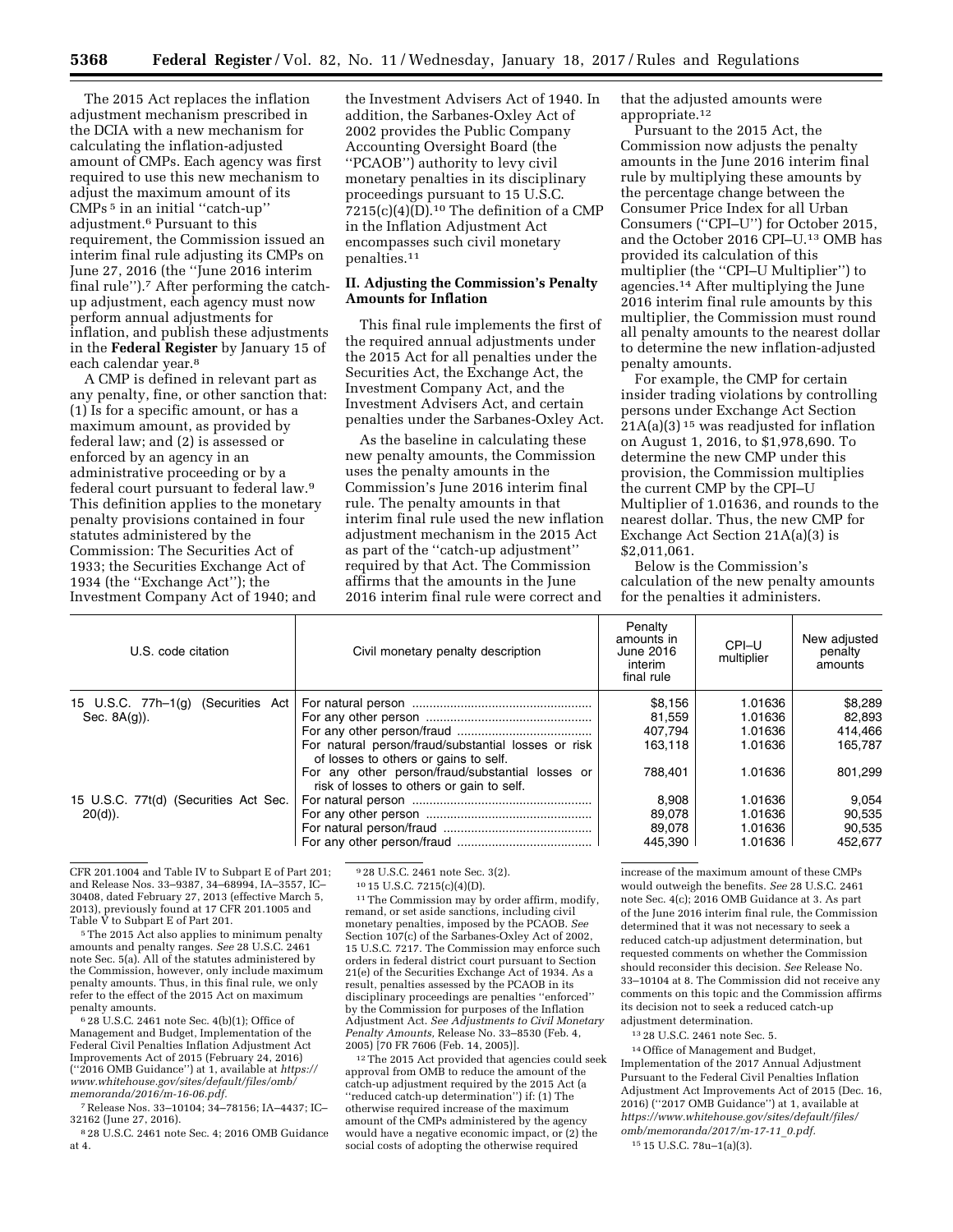| U.S. code citation                                                          | Civil monetary penalty description                                                                                                     | Penalty<br>amounts in<br>June 2016<br>interim<br>final rule | CPI-U<br>multiplier | New adjusted<br>penalty<br>amounts |
|-----------------------------------------------------------------------------|----------------------------------------------------------------------------------------------------------------------------------------|-------------------------------------------------------------|---------------------|------------------------------------|
|                                                                             | For natural person/fraud/substantial losses or risk                                                                                    | 178,156                                                     | 1.01636             | 181,071                            |
|                                                                             | of losses to others.<br>For any other person/fraud/substantial losses or<br>risk of losses to others.                                  | 890,780                                                     | 1.01636             | 905,353                            |
| 15 U.S.C. 78u(d)(3) (Exchange Act                                           |                                                                                                                                        | 8,908                                                       | 1.01636             | 9,054                              |
| Sec. 21(d)(3)).                                                             |                                                                                                                                        | 89,078                                                      | 1.01636             | 90,535                             |
|                                                                             |                                                                                                                                        | 89,078                                                      | 1.01636             | 90,535                             |
|                                                                             |                                                                                                                                        | 445,390                                                     | 1.01636             | 452,677                            |
|                                                                             | For natural person/fraud/substantial losses or risk                                                                                    | 178,156                                                     | 1.01636             | 181,071                            |
|                                                                             | of losses to others or gains to self.<br>For any other person/fraud/substantial losses or<br>risk of losses to others or gain to self. | 890,780                                                     | 1.01636             | 905,353                            |
| 15 U.S.C. 78u-1(a)(3) (Exchange Act<br>Sec. 21A(a)(3)).                     |                                                                                                                                        | 1,978,690                                                   | 1.01636             | 2,011,061                          |
| 15 U.S.C. 78u-2 (Exchange Act Sec.                                          |                                                                                                                                        | 8,908                                                       | 1.01636             | 9,054                              |
| $21B$ ).                                                                    |                                                                                                                                        | 89,078                                                      | 1.01636             | 90,535                             |
|                                                                             |                                                                                                                                        | 89,078                                                      | 1.01636             | 90.535                             |
|                                                                             |                                                                                                                                        | 445,390                                                     | 1.01636             | 452,677                            |
|                                                                             | For natural person/fraud/substantial losses or risk<br>of losses to others.                                                            | 178,156                                                     | 1.01636             | 181,071                            |
|                                                                             | For any other person/fraud/substantial losses or<br>risk of losses to others.                                                          | 890,780                                                     | 1.01636             | 905,353                            |
| 15 U.S.C. 78ff(b) (Exchange Act Sec.<br>$32(b)$ ).                          | Exchange Act/failure to file information documents,<br>reports.                                                                        | 525                                                         | 1.01636             | 534                                |
| 15 U.S.C. 78ff(c)(1)(B) (Exchange Act<br>Sec. 32(c)(1)(B)).                 | Foreign Corrupt Practices-any issuer                                                                                                   | 19,787                                                      | 1.01636             | 20,111                             |
| 15 U.S.C. 78ff(c)(2)(B) (Exchange Act<br>Sec. 32(c)(2)(B)).                 | Foreign Corrupt Practices-any agent or stock-<br>holder acting on behalf of issuer.                                                    | 19,787                                                      | 1.01636             | 20,111                             |
| 15 U.S.C. 80a-9(d) (Investment Com-                                         |                                                                                                                                        | 8,908                                                       | 1.01636             | 9,054                              |
| pany Act Sec. 9(d)).                                                        |                                                                                                                                        | 89,078                                                      | 1.01636             | 90,535                             |
|                                                                             |                                                                                                                                        | 89,078                                                      | 1.01636             | 90,535                             |
|                                                                             |                                                                                                                                        | 445,390                                                     | 1.01636             | 452,677                            |
|                                                                             | For natural person/fraud/substantial losses or risk<br>of losses to others or gains to self.                                           | 178,156                                                     | 1.01636             | 181,071                            |
|                                                                             | For any other person/fraud/substantial losses or<br>risk of losses to others or gain to self.                                          | 890,780                                                     | 1.01636             | 905,353                            |
| 15 U.S.C. 80a-41(e)<br>(Investment)                                         |                                                                                                                                        | 8,908                                                       | 1.01636             | 9,054                              |
| Company Act Sec. 42(e)).                                                    |                                                                                                                                        | 89,078                                                      | 1.01636             | 90,535                             |
|                                                                             |                                                                                                                                        | 89,078                                                      | 1.01636             | 90,535                             |
|                                                                             | For natural person/fraud/substantial losses or risk                                                                                    | 445,390<br>178,156                                          | 1.01636<br>1.01636  | 452,677<br>181,071                 |
|                                                                             | of losses to others.<br>For any other person/fraud/substantial losses or                                                               |                                                             | 1.01636             |                                    |
|                                                                             | risk of losses to others.                                                                                                              | 890,780                                                     |                     | 905,353                            |
| 15 U.S.C. 80b-3(i) (Investment Advis-<br>ers Act Sec. 203(i)).              |                                                                                                                                        | 8,908<br>89,078                                             | 1.01636<br>1.01636  | 9,054<br>90,535                    |
|                                                                             |                                                                                                                                        | 89,078                                                      | 1.01636             | 90,535                             |
|                                                                             |                                                                                                                                        | 445,390                                                     | 1.01636             | 452,677                            |
|                                                                             | For natural person/fraud/substantial losses or risk<br>of losses to others or gains to self.                                           | 178,156                                                     | 1.01636             | 181,071                            |
|                                                                             | For any other person/fraud/substantial losses or<br>risk of losses to others or gain to self.                                          | 890,780                                                     | 1.01636             | 905,353                            |
| 15 U.S.C. 80b-9(e) (Investment Advis-                                       |                                                                                                                                        | 8,908                                                       | 1.01636             | 9,054                              |
| ers Act Sec. 209(e)).                                                       |                                                                                                                                        | 89,078                                                      | 1.01636             | 90,535                             |
|                                                                             |                                                                                                                                        | 89,078                                                      | 1.01636             | 90,535                             |
|                                                                             |                                                                                                                                        | 445,390                                                     | 1.01636             | 452,677                            |
|                                                                             | For natural person/fraud/substantial losses or risk<br>of losses to others.                                                            | 178,156                                                     | 1.01636             | 181,071                            |
|                                                                             | For any other person/fraud/substantial losses or<br>risk of losses to others.                                                          | 890,780                                                     | 1.01636             | 905,353                            |
| 15 U.S.C. 7215(c)(4)(D)(i) (Sarbanes-                                       |                                                                                                                                        | 131,185                                                     | 1.01636             | 133,331                            |
| Oxley Act Sec. 105(c)(4)(D)(i)).                                            |                                                                                                                                        | 2,623,700                                                   | 1.01636             | 2,666,624                          |
| 15 U.S.C. 7215(c)(4)(D)(ii) (Sarbanes-<br>Oxley Act Sec. 105(c)(4)(D)(ii)). |                                                                                                                                        | 983,888<br>19,677,750                                       | 1.01636<br>1.01636  | 999,984<br>19,999,678              |
|                                                                             |                                                                                                                                        |                                                             |                     |                                    |

Pursuant to the 2015 Act, the Commission has determined that the adjusted penalty amounts in this final rule (and all penalty adjustments performed pursuant to the 2015 Act) will apply to penalties imposed after the effective date of the adjustment for violations that occurred after November 2, 2015, the 2015 Act's enactment date.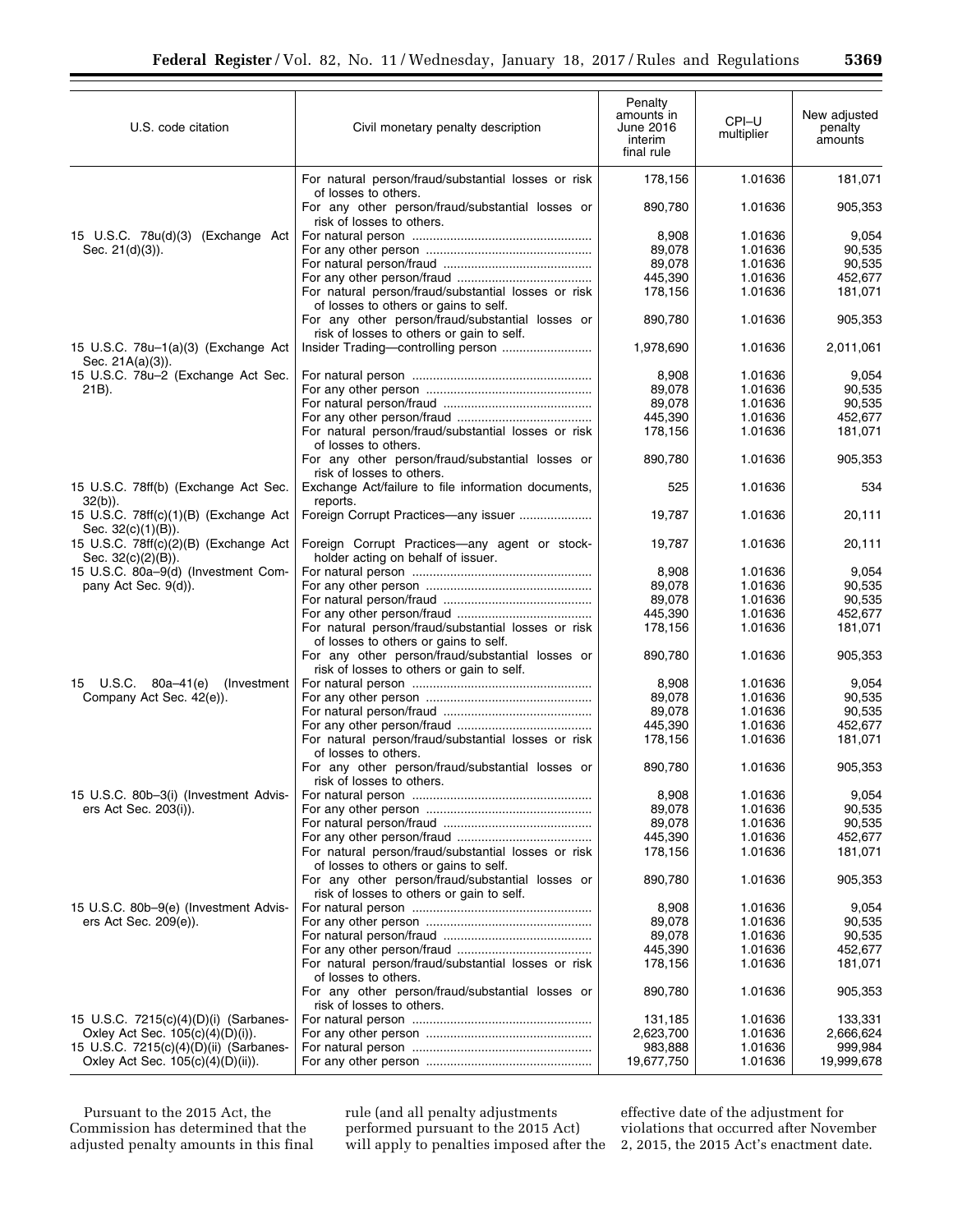Consistent with this determination, the Commission is reinstating the penalty amounts contained in its prior penalty adjustments under the DCIA for violations that occurred from December 10, 1996, through November 2, 2015.16

The Commission's prior penalty adjustments under the DCIA were previously included in the Code of Federal Regulations at 17 CFR 201.1001through 1005 and Tables I through V to Subpart E. In the June 2016 interim final rule, Section 201.1001 and Table I were replaced with the new penalty amounts from the interim final rule, and Sections 201.1002 through 201.1005 and Tables II to V were removed. As part of this final rule, the information in these tables will be added back into the Code of Federal Regulations. However, for ease of reference, the information in these tables will be consolidated and included in a single section (17 CFR 201.1001(a)) and Table (Table I to Section 201.1001).

Further, each penalty adjustment performed pursuant to the 2015 Act supersedes the prior adjustments under that Act. Thus, the penalty amounts in this final rule supersede the amounts in the June 2016 interim final rule (except that for the first day this final rule is effective, the prior year's penalty amounts shall apply, *see* 28 U.S.C. 2461 note Sec. 6). Because of this, the amounts in the June 2016 interim final rule will be removed from the Code of Federal Regulations. The penalty amounts in this final rule, however, need only be published in the **Federal Register** and will not be added to the Code of Federal Regulations, in accordance with the 2015 Act and OMB guidance.17 As a result, the Commission is amending 17 CFR 201.1001 to add subsection (b) to indicate that all penalty adjustments performed under the 2015 Act will be published in the **Federal Register** and will be made available on the Commission's Web site.18 This framework will avoid the necessity of revising the Code of Federal Regulations every year to include the new inflation-adjusted penalty amounts.

17 28 U.S.C. 2461 note Sec. 4(a)(2); 2017 OMB Guidance at 3.

Section 201.1001(b) will also clarify that penalty adjustments performed pursuant to the 2015 Act will only apply to violations that occurred after November 2, 2015, the enactment date of the 2015 Act.

### **III. Procedural and Other Matters**

The Commission is required by the 2015 Act to adjust the CMPs within its jurisdiction for inflation using a statutorily prescribed formula and the 2015 Act mandates that agencies perform this adjustment annually by January 15th of each year.19 The 2015 Act further provides that these annual adjustments shall be made ''notwithstanding section 553 of title 5, United States Code.'' 20 In light of this Congressional mandate, the Commission is not required to provide for public notice and comment pursuant to the notice and comment provisions of the Administrative Procedure Act.21 Under the Regulatory Flexibility Act, a regulatory flexibility analysis is required only when an agency must publish a general notice of proposed rulemaking.22 Because public notice and comment is not required for this final rule, a regulatory flexibility analysis is not required. Further, this rule does not contain any collection of information requirements as defined by the Paperwork Reduction Act of 1995 as amended.23

#### **IV. Economic Analysis** 24

The Commission is sensitive to the costs and benefits that result from its rules. This regulation merely adjusts CMPs for inflation as required by the 2015 Act. It has no impact on disclosure or compliance costs. The Commission further notes that the CMPs ordered in SEC proceedings and PCAOB disciplinary proceedings in fiscal year 2016 totaled approximately \$1.28 billion. The inflationary adjustment required by the 2015 Act results in the increase of the maximum amount of the CMPs administered by the Commission of 1.636%. Assuming that the Commission is successful in obtaining civil monetary penalties in fiscal year

2017 in similar proportion to that obtained in fiscal year 2016, the inflationary adjustment pursuant to this final rule would result in an increase in the CMPs ordered of approximately \$21 million.

This potential increase, however, overstates the effect of the rule. First, this figure represents the amount of penalties that could be potentially ordered, whereas the amount of penalties collected in any given year the amount of penalties that would affect the economy—can be lower than the ordered amount. Second, the adjusted penalty amounts will not apply to all penalties ordered, but rather only to those penalties whose associated violations occurred after November 2, 2015. Third, penalties imposed in insider trading cases brought in district court are based on the profit gained or loss avoided as a result of the violation rather than by reference to a statutory dollar amount that is affected by this regulation.25 The average annual amount of penalties obtained in insider trading cases from FY 2010 through FY 2016 is \$95.7 million. Third, in many cases where the Commission has obtained large civil monetary penalties, such penalties were calculated on the basis of the defendant's gross pecuniary gain rather than the maximum penalty dollar amount set by statute that will be adjusted by the proposed rule.26 In addition, the intent of the new regulation is merely to keep pace with changes in the economy, not to impose new costs. Therefore, for the instances in which CMPs affected by this rulemaking are imposed, the Commission does not believe that adjusting civil monetary penalties pursuant to the 2015 Act will significantly affect the amount of penalties it obtains beyond that necessary to keep pace with inflation.

The benefit provided by the inflationary adjustment to the maximum CMPs is that of maintaining the level of deterrence effectuated by the CMPs, and not allowing such deterrent effect to be diminished by inflation. The costs of implementing this rule should be negligible because the only change from the current, baseline situation is determining potential penalties using a new maximum dollar amount.

<sup>16</sup>One commenter to the June 2016 interim final rule requested that the Commission re-evaluate the application of the adjusted penalty amounts included in that interim final rule to violations that occurred before the enactment of the 2015 Act (*see*  Ltr. from Wilmer Cutler Pickering Hale and Dorr LLP, Aug. 15, 2016). Our determination to apply the penalty amounts in this final rule to violations that occurred after November 2, 2015, renders the commenter's request moot. As explained below, the penalty amounts in this final rule supersede the penalty amounts in the June 2016 interim final rule.

<sup>18</sup>The Web site will also list the penalty amounts for violations that occurred on or before November 2, 2015.

<sup>19</sup> 28 U.S.C. 2461 note Sec. 4(a).

<sup>20</sup> 28 U.S.C. 2461 note Sec. 4(b)(2).

<sup>21</sup> 5 U.S.C. 553(b)(3)(B). This finding also satisfies the requirements of 5 U.S.C. 808(2), allowing the amendment to become effective notwithstanding the requirement of 5 U.S.C. 801 (if a federal agency finds that notice and public comment are impractical, unnecessary or contrary to the public interest, a rule shall take effect at such time as the federal agency promulgating the rule determines). 22 5 U.S.C. 603.

<sup>23</sup> 44 U.S.C. 3501 *et. seq.* 

<sup>24</sup>The Commission did not receive any comments on the economic analysis in the June 2016 interim final rule.

<sup>25</sup> 15 U.S.C. 78u–1(a)(2).

<sup>26</sup>For example, 15 U.S.C. 77t(d)(2)(A), after adjusting for inflation as required by the 2015 Act, provides that the amount of the penalty shall not exceed the greater of \$9,054 for a natural person or \$90,535 for any other person, or the gross amount of pecuniary gain to such defendant as a result of the violation.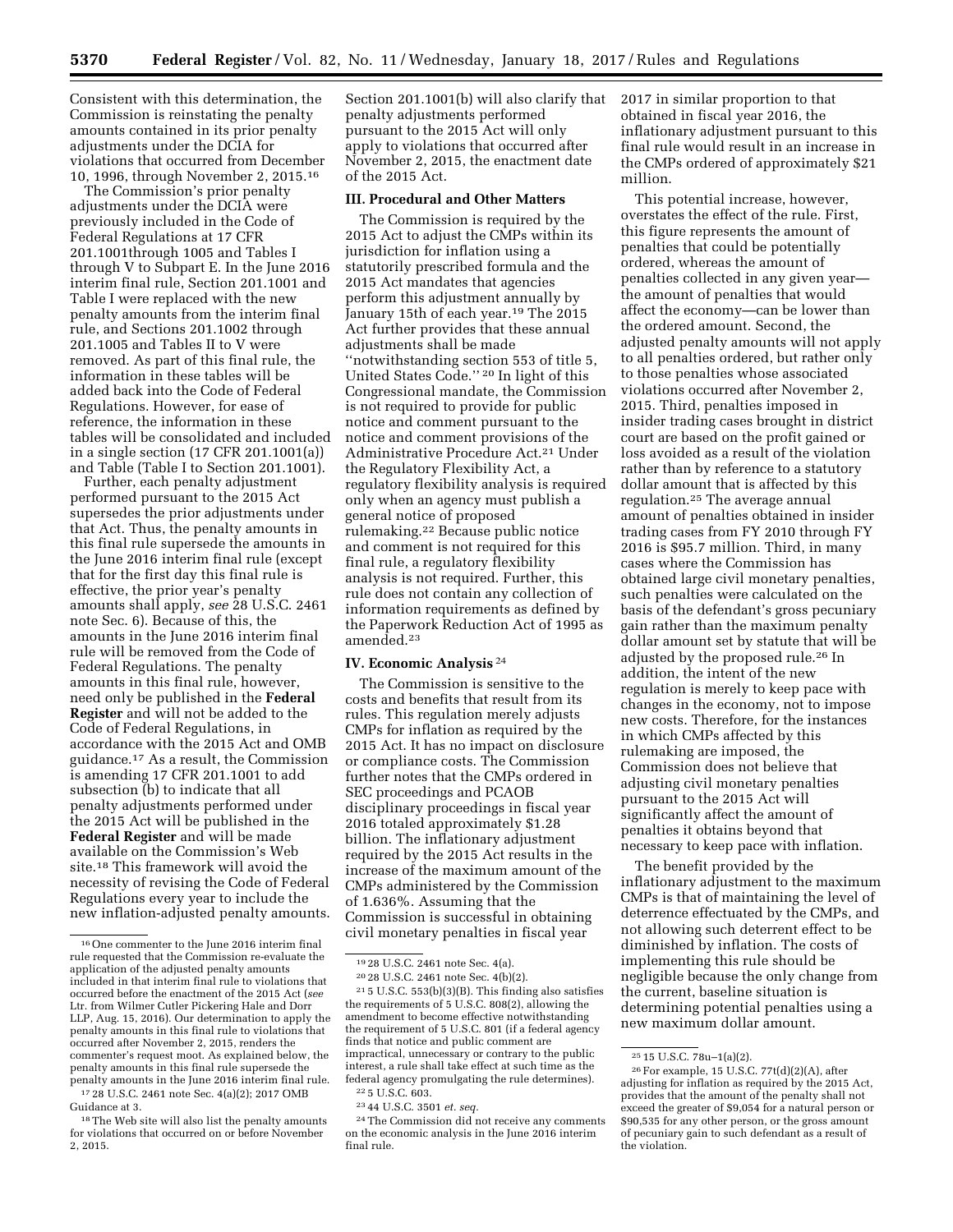### **V. Statutory Basis**

The Commission is adopting these revisions to 17 CFR part 201, subpart E pursuant to the directives and authority of the Federal Civil Penalties Inflation Adjustment Act of 1990, Public Law 101–410, 104 Stat. 890–892 (1990), codified at 28 U.S.C. 2461 note, as amended.

### **List of Subjects in 17 CFR Part 201**

Administrative practice and procedure, Claims, Confidential business information, Lawyers, Penalties, Securities.

### **Text of Amendment**

For the reasons set forth in the preamble, part 201, title 17, chapter II of the Code of Federal Regulations is amended as follows:

### **PART 201—RULES OF PRACTICE**

### **Subpart E—Adjustment of Civil Monetary Penalties**

■ 1. The authority citation for Part 201, Subpart E continues to read as follows:

**Authority:** 28 U.S.C. 2461 note.

■ 2. Revise 201.1001 to read as follows:

### **§ 201.1001 Adjustment of civil monetary penalties.**

(a) For violations from December 10, 1996, through November 2, 2015: As required by the Inflation Adjustment Act of 1990, as amended by the Debt

Collection Improvement Act of 1996, the Commission has adjusted the maximum amounts of all civil monetary penalties it administers under the Securities Act of 1933, the Securities Exchange Act of 1934, the Investment Company Act of 1940, the Investment Advisers Act of 1940, and certain penalties under the Sarbanes-Oxley Act of 2002 for inflation in the releases and prior regulations listed in the footnotes to Table I. The penalty amounts provided in Table I apply to violations of these statutes that occurred from December 10, 1996, through November 2, 2015, with each column listing the penalty amounts for violations that occurred in a particular time frame. To determine the penalty amounts for violations that occurred prior to December 10, 1996, please refer to the applicable statutory text. To determine penalty amounts for violations after November 2, 2015, please refer to paragraph (b) of this section.

(b) For violations after November 2, 2015: The Federal Civil Penalties Inflation Adjustment Act, as amended by the Federal Civil Penalties Inflation Adjustment Act Improvements Act of 2015 (28 U.S.C. 2461 note), requires that civil monetary penalties be adjusted on an annual basis for inflation. Pursuant to this requirement, the maximum amounts of all civil monetary penalties under the Securities Act of 1933, the Securities Exchange Act of 1934, the

Investment Company Act of 1940, and the Investment Advisers Act of 1940, and certain penalties under the Sarbanes-Oxley Act of 2002 will be adjusted annually for inflation. Notice of these adjusted penalty amounts will be published by the Commission in the **Federal Register** on or before January 15 of each calendar year and will be available, along with the Commission's prior inflation adjustments, on the Commission's Web site at *[https://](https://www.sec.gov/enforce/civil-penalties-inflation-adjustments.htm) [www.sec.gov/enforce/civil-penalties](https://www.sec.gov/enforce/civil-penalties-inflation-adjustments.htm)[inflation-adjustments.htm.](https://www.sec.gov/enforce/civil-penalties-inflation-adjustments.htm)* The adjusted penalty amounts will apply to all penalties imposed after the effective date of the adjustment (for the first day the adjustment is effective, the prior year's penalty amounts shall apply), for violations that occurred after November 2, 2015. The adjusted penalty amount each year will be the larger of:

(1) The maximum penalty amount for the previous calendar year; or

(2) An amount adjusted for inflation, calculated by multiplying the maximum penalty amount for the previous calendar year by the percentage by which the Consumer Price Index for all Urban Consumers (CPI–U) for the month of October preceding the current calendar year exceeds the CPI–U for the month of October of the calendar year two years prior to the current calendar year, adding that amount to the amount for the previous calendar year, and rounding the total to the nearest dollar.

TABLE I TO 201.1001—CIVIL MONETARY PENALTY INFLATION ADJUSTMENTS FOR VIOLATIONS FROM DECEMBER 10, 1996, THROUGH NOVEMBER 2, 2015

| U.S. Code citation                                    | Civil monetary penalty<br>description                                                                                                                                                                  | Date of violation and corresponding penalty       |                                                   |                                                   |                                                                  |                                                   |
|-------------------------------------------------------|--------------------------------------------------------------------------------------------------------------------------------------------------------------------------------------------------------|---------------------------------------------------|---------------------------------------------------|---------------------------------------------------|------------------------------------------------------------------|---------------------------------------------------|
|                                                       |                                                                                                                                                                                                        | Dec. 10. 1996-<br>Feb. 2, 2001 <sup>i</sup>       | Feb. 3. 2001-<br>Feb. 14, 2005 <sup>ii</sup>      | Feb. 15, 2005-<br>Mar. 3, 2009 iii                | Mar. 4. 2009-<br>Mar. 5, 2013 <sup>iv</sup>                      | Mar. 6. 2013-<br>Nov. 2, 2015 <sup>v</sup>        |
| 15 U.S.C. 77h-1(g) (Securities<br>Act Sec. $8A(g)$ ). | For natural person<br>For any other person<br>For natural person/fraud<br>For any other person/fraud<br>For natural person/fraud/sub-<br>stantial<br>losses or risk of<br>losses to others or gains to | N/A<br>N/A<br>N/A<br>N/A<br>N/A                   | N/A<br>N/A<br>N/A<br>N/A<br>N/A                   | N/A<br>N/A<br>N/A<br>N/A<br>N/A                   | vi \$7,500<br>vi 75.000<br>vi 75.000<br>vi 375.000<br>vi 150,000 | \$7,500<br>80,000<br>80,000<br>400,000<br>160,000 |
|                                                       | self.<br>For any other person/fraud/sub-<br>losses or risk of<br>stantial<br>losses to others or gain to<br>self.                                                                                      | N/A                                               | N/A                                               | N/A                                               | vi 725,000                                                       | 775,000                                           |
| 15 U.S.C. 77t(d) (Securities Act<br>Sec. 20(d)).      | For natural person<br>For any other person<br>For natural person/fraud<br>For any other person/fraud<br>For natural person/fraud/sub-<br>stantial<br>losses or risk of<br>losses to others.            | \$5,500<br>55,000<br>55,000<br>275,000<br>110,000 | \$6,500<br>60,000<br>60,000<br>300,000<br>120,000 | \$6,500<br>65,000<br>65,000<br>325,000<br>130,000 | 7,500<br>75,000<br>75,000<br>375,000<br>150,000                  | 7,500<br>80,000<br>80,000<br>400,000<br>160,000   |
|                                                       | For any other person/fraud/sub-<br>stantial losses or risk of<br>losses to others.                                                                                                                     | 550,000                                           | 600,000                                           | 650,000                                           | 725,000                                                          | 775,000                                           |
| 15 U.S.C. 78u(d)(3) (Exchange<br>Act Sec. 21(d)(3)).  | For natural person<br>For any other person<br>For natural person/fraud<br>For any other person/fraud                                                                                                   | 5,500<br>55,000<br>55,000<br>275,000              | 6,500<br>60,000<br>60,000<br>300,000              | 6,500<br>65,000<br>65,000<br>325,000              | 7,500<br>75,000<br>75,000<br>375,000                             | 7,500<br>80,000<br>80,000<br>400,000              |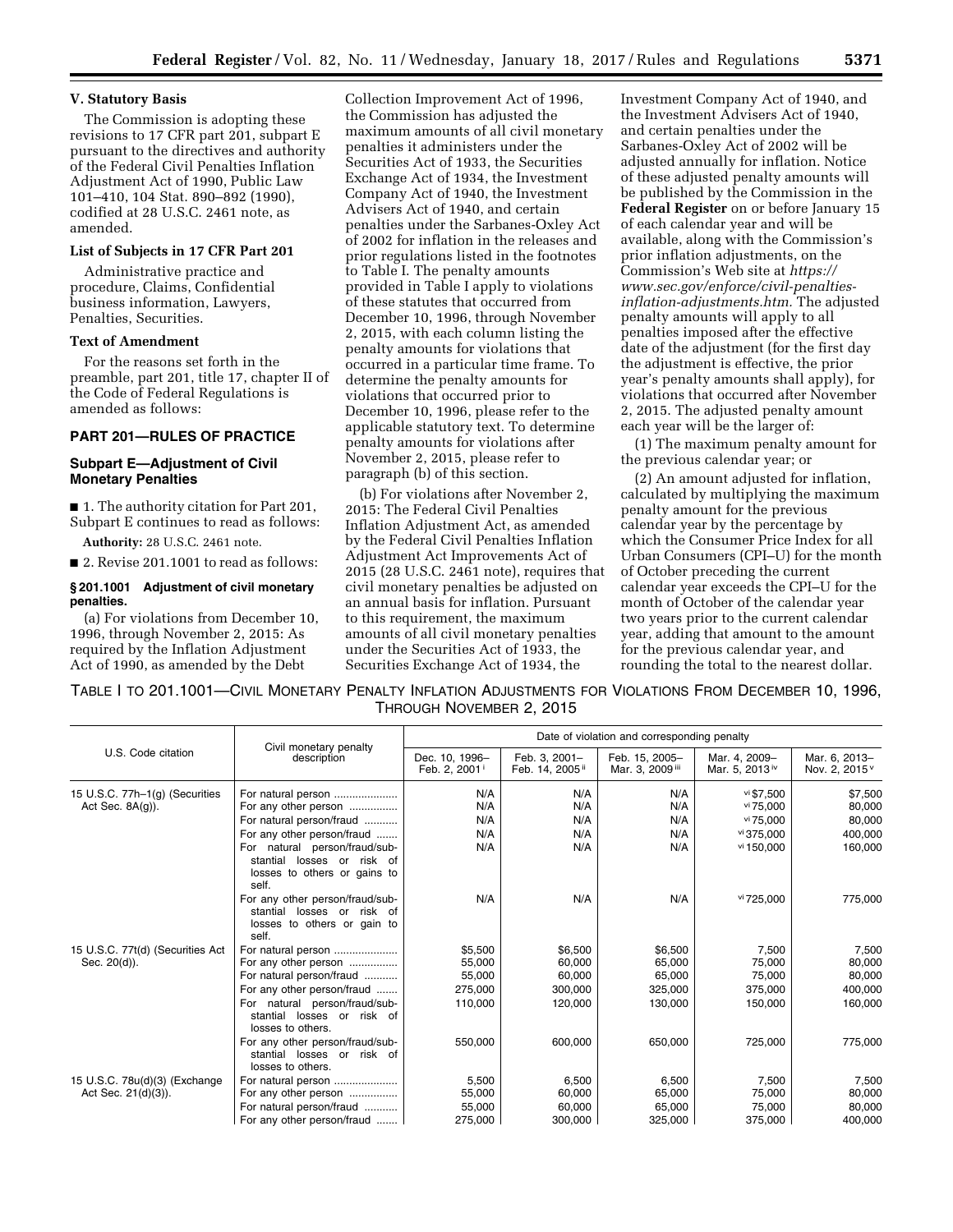$\equiv$ 

# TABLE I TO 201.1001—CIVIL MONETARY PENALTY INFLATION ADJUSTMENTS FOR VIOLATIONS FROM DECEMBER 10, 1996, THROUGH NOVEMBER 2, 2015—Continued

٠

|                                                                               | Civil monetary penalty<br>description                                                                          | Date of violation and corresponding penalty |                                              |                                    |                                             |                                            |  |
|-------------------------------------------------------------------------------|----------------------------------------------------------------------------------------------------------------|---------------------------------------------|----------------------------------------------|------------------------------------|---------------------------------------------|--------------------------------------------|--|
| U.S. Code citation                                                            |                                                                                                                | Dec. 10, 1996-<br>Feb. 2, 2001 <sup>i</sup> | Feb. 3, 2001-<br>Feb. 14, 2005 <sup>ii</sup> | Feb. 15, 2005-<br>Mar. 3, 2009 iii | Mar. 4, 2009-<br>Mar. 5, 2013 <sup>iv</sup> | Mar. 6, 2013-<br>Nov. 2, 2015 <sup>v</sup> |  |
|                                                                               | For natural person/fraud/sub-<br>stantial losses or risk of<br>losses to others or gains to<br>self.           | 110,000                                     | 120,000                                      | 130,000                            | 150,000                                     | 160,000                                    |  |
|                                                                               | For any other person/fraud/sub-<br>stantial losses or risk of<br>losses to others or gain to<br>self.          | 550,000                                     | 600,000                                      | 650,000                            | 725,000                                     | 775,000                                    |  |
| 15 U.S.C. 78u-1(a)(3) (Ex-<br>change Act Sec. $21A(a)(3)$ ).                  | Insider Trading-controlling per-<br>son.                                                                       | 1,100,000                                   | 1,200,000                                    | 1,275,000                          | 1,425,000                                   | 1,525,000                                  |  |
| 15 U.S.C. 78u-2 (Exchange Act                                                 | For natural person                                                                                             | 5,500                                       | 6,500                                        | 6,500                              | 7,500                                       | 7,500                                      |  |
| Sec. 21B).                                                                    | For any other person                                                                                           | 55,000                                      | 60,000                                       | 65,000                             | 75,000                                      | 80,000                                     |  |
|                                                                               | For natural person/fraud<br>For any other person/fraud                                                         | 55,000<br>275,000                           | 60,000<br>300,000                            | 65,000<br>325,000                  | 75,000<br>375,000                           | 80,000<br>400,000                          |  |
|                                                                               | For natural person/fraud/sub-<br>stantial losses or risk of<br>losses to others.                               | 110,000                                     | 120,000                                      | 130,000                            | 150,000                                     | 160,000                                    |  |
|                                                                               | For any other person/fraud/sub-<br>stantial losses or risk of<br>losses to others.                             | 550,000                                     | 600,000                                      | 650,000                            | 725,000                                     | 775,000                                    |  |
| 15 U.S.C. 78ff(b) (Exchange Act<br>Sec. 32(b)).                               | Exchange Act/failure to file in-<br>formation documents, reports.                                              | 110                                         | 110                                          | 110                                | 110                                         | 210                                        |  |
| 15 U.S.C. 78ff(c)(1)(B) (Ex-<br>change Act Sec. $32(c)(1)(B)$ ).              | Foreign Corrupt Practices-any<br>issuer.                                                                       | 11,000                                      | 11,000                                       | 11,000                             | 16,000                                      | 16,000                                     |  |
| 15 U.S.C. 78ff(c)(2)(B) (Ex-<br>change Act Sec. $32(c)(2)(B)$ ).              | Foreign Corrupt Practices-any<br>agent or stockholder acting<br>on behalf of issuer.                           | 11,000                                      | 11,000                                       | 11,000                             | 16,000                                      | 16,000                                     |  |
| 15 U.S.C. 80a-9(d) (Investment                                                | For natural person                                                                                             | 5,500                                       | 6,500                                        | 6,500                              | 7,500                                       | 7,500                                      |  |
| Company Act Sec. 9(d)).                                                       | For any other person                                                                                           | 55,000                                      | 60,000                                       | 65,000                             | 75,000                                      | 80,000                                     |  |
|                                                                               | For natural person/fraud<br>For any other person/fraud                                                         | 55,000<br>275,000                           | 60,000<br>300,000                            | 65,000<br>325,000                  | 75,000<br>375,000                           | 80,000<br>400,000                          |  |
|                                                                               | For natural person/fraud/sub-<br>stantial losses or risk of<br>losses to others or gains to                    | 110,000                                     | 120,000                                      | 130,000                            | 150,000                                     | 160,000                                    |  |
|                                                                               | self.<br>For any other person/fraud/sub-<br>stantial losses or risk of<br>losses to others or gain to          | 550,000                                     | 600,000                                      | 650,000                            | 725,000                                     | 775,000                                    |  |
|                                                                               | self.                                                                                                          |                                             |                                              |                                    |                                             |                                            |  |
| 15 U.S.C. 80a-41(e) (Invest-<br>ment Company Act Sec.<br>42(e)).              | For natural person<br>For any other person                                                                     | 5,500<br>55,000                             | 6,500<br>60,000                              | 6,500<br>65,000                    | 7,500<br>75,000                             | 7,500<br>80,000                            |  |
|                                                                               | For natural person/fraud                                                                                       | 55,000                                      | 60,000                                       | 65,000                             | 75,000                                      | 80,000                                     |  |
|                                                                               | For any other person/fraud<br>For natural person/fraud/sub-<br>stantial losses or risk of<br>losses to others. | 275,000<br>110,000                          | 300,000<br>120,000                           | 325,000<br>130,000                 | 375,000<br>150,000                          | 400,000<br>160,000                         |  |
|                                                                               | For any other person/fraud/sub-<br>stantial losses or risk of<br>losses to others.                             | 550,000                                     | 600,000                                      | 650,000                            | 725,000                                     | 775,000                                    |  |
| 15 U.S.C. 80b-3(i) (Investment                                                | For natural person                                                                                             | 5,500                                       | 6,500                                        | 6,500                              | 7,500                                       | 7,500                                      |  |
| Advisers Act Sec. 203(i)).                                                    | For any other person                                                                                           | 55,000                                      | 60,000                                       | 65,000                             | 75,000                                      | 80,000                                     |  |
|                                                                               | For natural person/fraud<br>For any other person/fraud                                                         | 55,000<br>275,000                           | 60,000<br>300,000                            | 65,000<br>325,000                  | 75,000<br>375,000                           | 80,000<br>400,000                          |  |
|                                                                               | For natural person/fraud/sub-<br>stantial losses or risk of<br>losses to others or gains to<br>self.           | 110,000                                     | 120,000                                      | 130,000                            | 150,000                                     | 160,000                                    |  |
|                                                                               | For any other person/fraud/sub-<br>stantial losses or risk of<br>losses to others or gain to<br>self.          | 550,000                                     | 600,000                                      | 650,000                            | 725,000                                     | 775,000                                    |  |
| 15 U.S.C. 80b-9(e) (Investment                                                | For natural person                                                                                             | 5,500                                       | 6,500                                        | 6,500                              | 7,500                                       | 7,500                                      |  |
| Advisers Act Sec. 209(e)).                                                    | For any other person                                                                                           | 55,000                                      | 60,000                                       | 65,000                             | 75,000                                      | 80,000                                     |  |
|                                                                               | For natural person/fraud                                                                                       | 55,000                                      | 60,000                                       | 65,000                             | 75,000                                      | 80,000                                     |  |
|                                                                               | For any other person/fraud<br>For natural person/fraud/sub-<br>stantial losses or risk of<br>losses to others. | 275,000<br>110,000                          | 300,000<br>120,000                           | 325,000<br>130,000                 | 375,000<br>150,000                          | 400,000<br>160,000                         |  |
|                                                                               | For any other person/fraud/sub-<br>stantial losses or risk of<br>losses to others.                             | 550,000                                     | 600,000                                      | 650,000                            | 725,000                                     | 775,000                                    |  |
| 15 U.S.C. 7215(c)(4)(D)(i) (Sar-<br>banes-Oxley Act Sec.<br>105(c)(4)(D)(i)). | For natural person<br>For any other person                                                                     | N/A<br>N/A                                  | vii 100,000<br>vii 2,000,000                 | 110,000<br>2,100,000               | 120,000<br>2,375,000                        | 130,000<br>2,525,000                       |  |